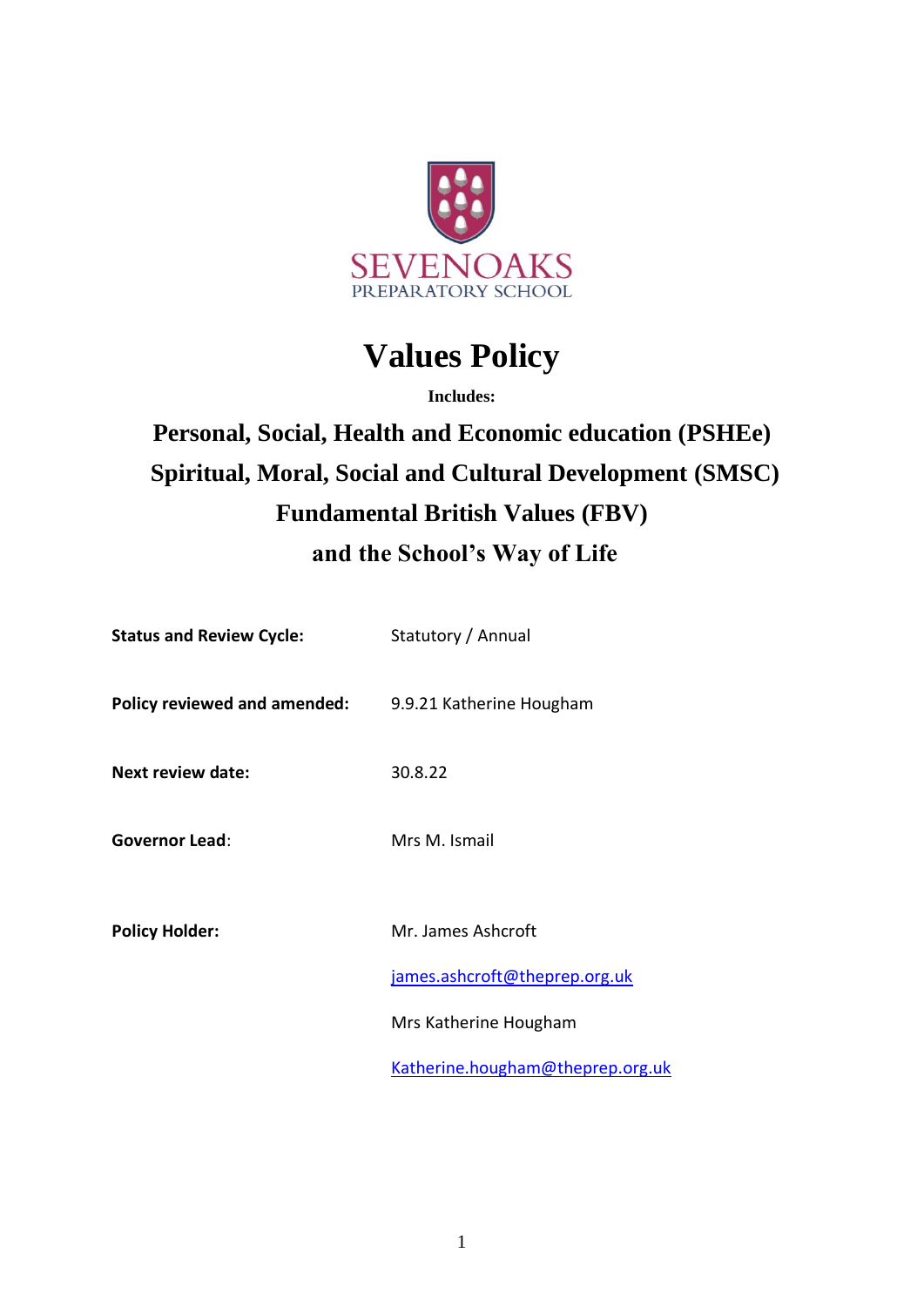## **VALUES POLICY**

## **Includes**

- **Personal, Social, Health and Economic education (PSHEe)**
- **Spiritual, Moral, Social and Cultural Development (SMSC)**
- **Fundamental British Values (FBV)**
- **The School's Way of Life.**

## **Introduction**

Sevenoaks Prep School offers an 'education for life' which incorporates the development of the whole person, mind, body and spirit. Central to the Prep is the belief that the education provided is not only about the gaining of knowledge and the acquiring of essential skills, important though they are, but that it is also about the personal development of each child, in its fullest sense. PSHEe including Relationship and Sex Education (RSE) deals with the real-life issues affecting our children, families and communities. It is concerned with the social, health and economic realities of their lives, experiences and attitudes. We strive to help all children and young people in our school to achieve their highest potential.

The school embraces the 'Way of Life' statements which serve as an ever present backcloth to the ongoing life of the school

## **Statement of Values**

- The PSHEe (including RSE) programme supports the values of the School by promoting children's self-esteem and emotional well-being, helping them to form and maintain worthwhile and satisfying relationships based on respect for themselves and for others, at home, school and in the community.
- The PSHEe programme reflects the School's aims and ethos and encourages respect for other people with particular regard to the protected characteristics under the Equality Act 2010. The Act 2010 defines these, for the purposes of the schools provisions, as age, race, sex, sexual orientation, disability, religion or belief, gender reassignment, pregnancy and maternity and marriage and civil partnership. The protected characteristics are addressed with careful consideration for the age of pupils to ensure that the curriculum is delivered in an age appropriate way.
- Sevenoaks Preparatory School reflects British values in all that we do. We encourage our children to be creative, unique, open-minded and independent individuals, respectful of themselves and of others in our school, our local community and the wider world. We endeavour to have effective preparation of pupils for the opportunities, responsibilities and experiences of life in British Society.

## **Objectives for PSHEe education (including RSE)**

The table in **Appendix 1** outlines what the pupils will have learned by each Key stage, including topics and themes such as RSE, relationships education, social and emotional aspects of learning, mental health and well-being, healthy eating, exercise, drug education, safety and citizenship. The curriculum will include the topics outlined in the statutory guidance on Relationships Education, RSE and Health Education 2020 (see RSE and Relationships Education (RE) policies for further detail).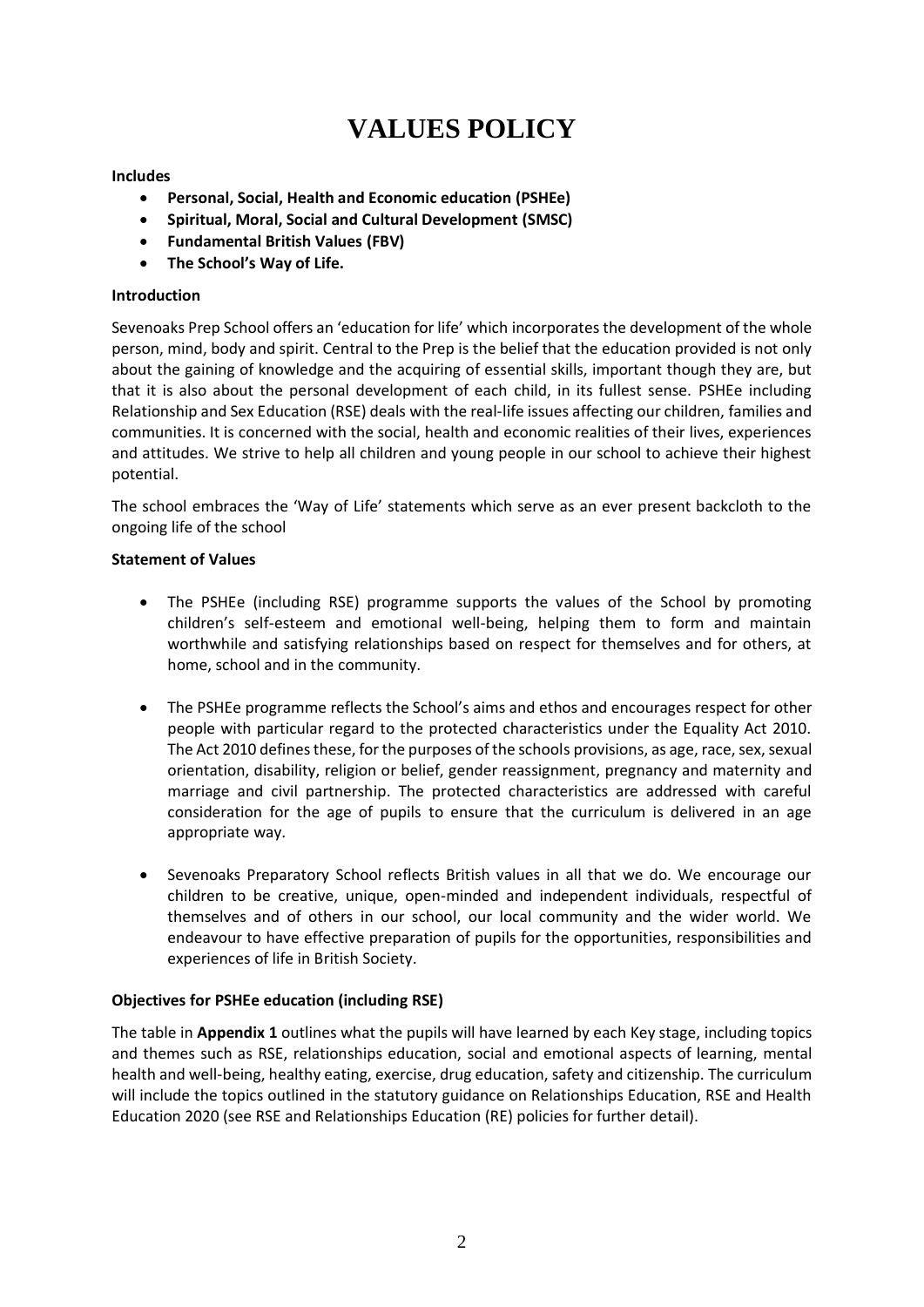## **Online Safety**

An online safety programme is being developed to run in conjunction with the Computing and Digital Creativity (CDC) online safety programme of study and will be embedded in the PSHEe programme. Attention will be paid to help children adjust their behaviours in order to reduce risks and build resilience, including to radicalisation, with particular attention to the safe use of electronic equipment and the internet. Children should understand the risks posed by adults or young people, who use the internet and social media to groom, bully, abuse or radicalise other people, especially young children and vulnerable adults.

We are committed to raising standards across the curriculum by stimulating children's imaginations, developing empathy and providing opportunities for critical thinking and problem solving. In the Pre Prep children in Kindergarten and Reception cover PSHEe as an integral part of their curriculum and circle time. Children in Year 1 and Year 2 will have a weekly, allocated teaching slot for PSHEe.

In the Prep (Years 3-8) all children have an allocated lesson each week with a dedicated PSHEe teacher. Relationships Education is an integral part of the curriculum from Year 1 to Year 6. RSE is taught in Year 6 to Year 8.

## **Teaching and Learning**

As mentioned above all children from Year 1 to Year 8 have a dedicated PSHEe session each week. However, there are many aspects of school life that compliment and support the PSHEe curriculum.

- Assemblies both teacher and pupil lead.
- The form system.
- Co-curriculum activities a wide variety of trips and tours, visits to the theatre and art galleries, concerts, a debating society, a thriving House Charity system and the Social Entrepreneurs Project.
- Responsibility and Leadership the system of School Prefects, House Captains and sports team captains.
- Special Services the whole school School Harvest Festival, the Carol Service and Christmas and the end of year Leavers Service.

A vital part of the class ownership in PSHEe is based on creating a healthy environment using a working agreement with the children. The working agreement is known as 'Ground Rules'. Each academic year the first PSHEe lesson is dedicated to setting the ground rules for subsequent lessons.

#### **Monitoring and Evaluation**

The teaching of both PSHEe and RSE is based on continuous evaluation and monitoring through pupil assessment and reflection. The subjects are difficult to formally assess so a range of techniques such as, self-review, reflection and teacher observation will be used throughout the year. Samples of work produced in both PSHEe and RSE lessons will be displayed where and when appropriate.

This PSHEe policy will be monitored and implemented by the PSHEe co-ordinator and it will be reviewed every year or sooner, as appropriate.

#### **Confidentiality**

The Designated Safeguarding Lead will brief an external organisation, to ensure they are familiar with our policies and expectations regarding correct practice and how to respond to issues that may relate to Child Protection matters. Pupils may ask questions or seek information, which may be of a sensitive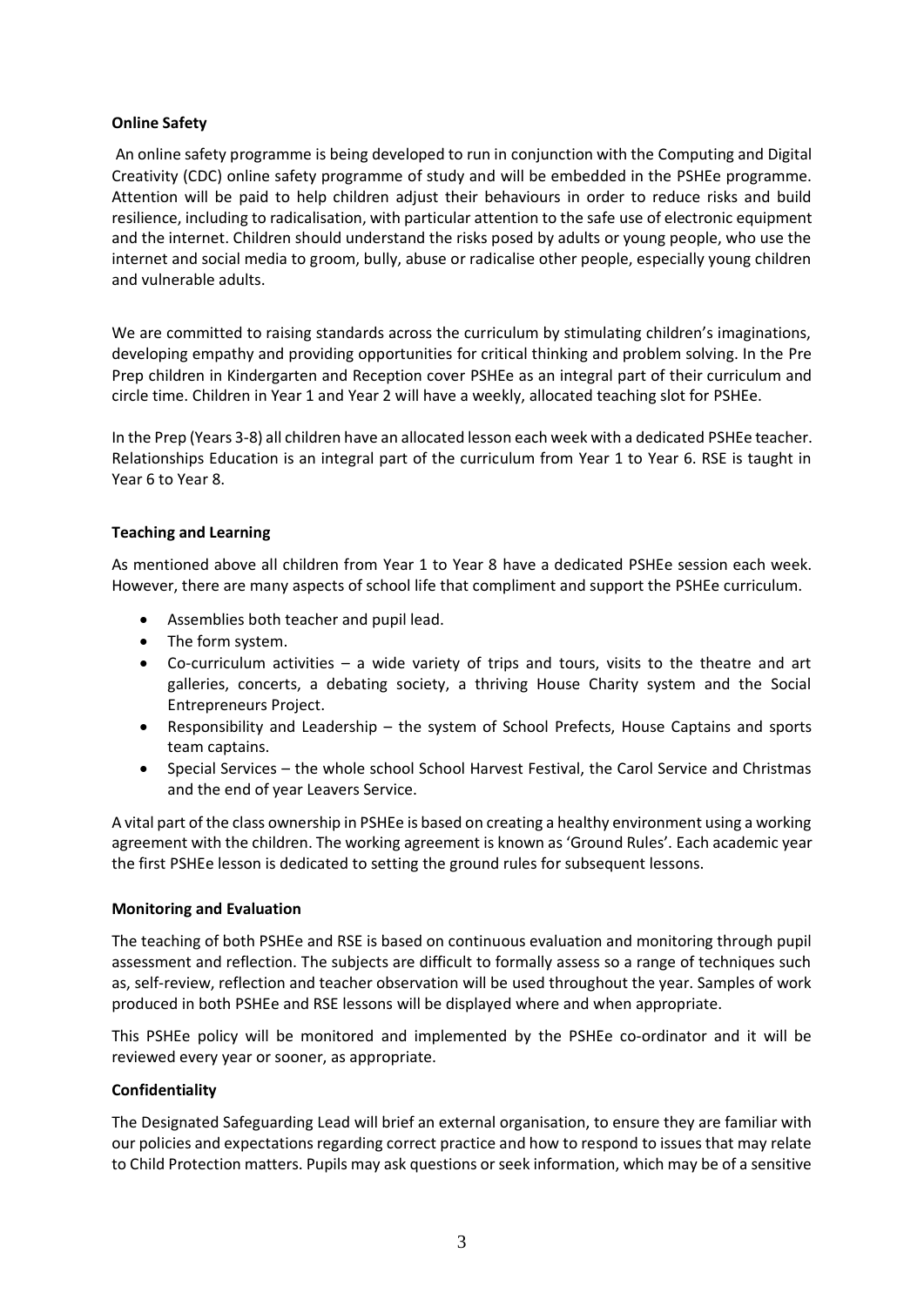nature. These questions need not to be answered directly, but may be addressed individually later, possibly after consultation with an appropriate member of staff.

## **Social, Moral, Spiritual and Cultural development (SMSC) and promoting Fundamental British Values (FBV)**

#### **Introduction**

.

At Sevenoaks Prep we believe that SMSC development is the heart of education: helping pupils grow and develop as people so they will engage fully in learning and develop into citizens who actively and positively contribute to society. We recognise that effective promotion of SMSC development means that our pupils are better able to achieve their full potential because they are better prepared for the opportunities, responsibilities and experiences of adult life, more respectful towards differences in gender, ethnicity, belief, sexual orientation, age, more inspired toward a love of learning, better able to think independently and more responsible and considerate towards others.

SMSC development is promoted through PSHEe and RSE lessons, as well as many of the other subjects of the curriculum. In addition to the ethos of the school where the development of positive attitudes and values and the shared celebration of progress, success and diversity is central to everything we do.

## **Legislation**

We acknowledge our duties under the Education Reform Act 1988 to support pupils' SMSC development and in this way to contribute to the spiritual, moral, social and cultural development of society as a whole. We recognise that SMSC development includes, but is by no means limited to, promoting the values which underlie public life in the United Kingdom, as also in very many other countries, as outlined in documents issued by the Department for Education in Autumn 2014 about 'fundamental British values'.

#### **Principles**

Sevenoaks Preparatory School is committed to providing a broad and balanced curriculum and within this to support pupils' spiritual, moral, social and cultural (SMSC) development. Therefore:

• *Values underlying public life are broadly the same in all democratic countries*

British values underlying public life have been summarised as 'including democracy, the rule of law, individual liberty and mutual respect, and tolerance of those with different faiths and beliefs'.<sup>1</sup> It is important that pupils should appreciate that such values are not unique to the UK but on the contrary are at the basis of the Universal Declaration of Human Rights and are respected in a very wide range of countries throughout the world.

• *Each country has its own history and context*

Although values underlying public life are broadly the same in all democratic countries, each country has its own traditions, customs, symbols, narratives and history. It is important that children and young people should learn about how universal values are implemented within their own country, and about how their own country has developed in its understandings and priorities over time.

<sup>&</sup>lt;sup>1</sup> Department for Education, *Teachers' Standards in England from July 2011 (introduction updated June 2013)*, p.14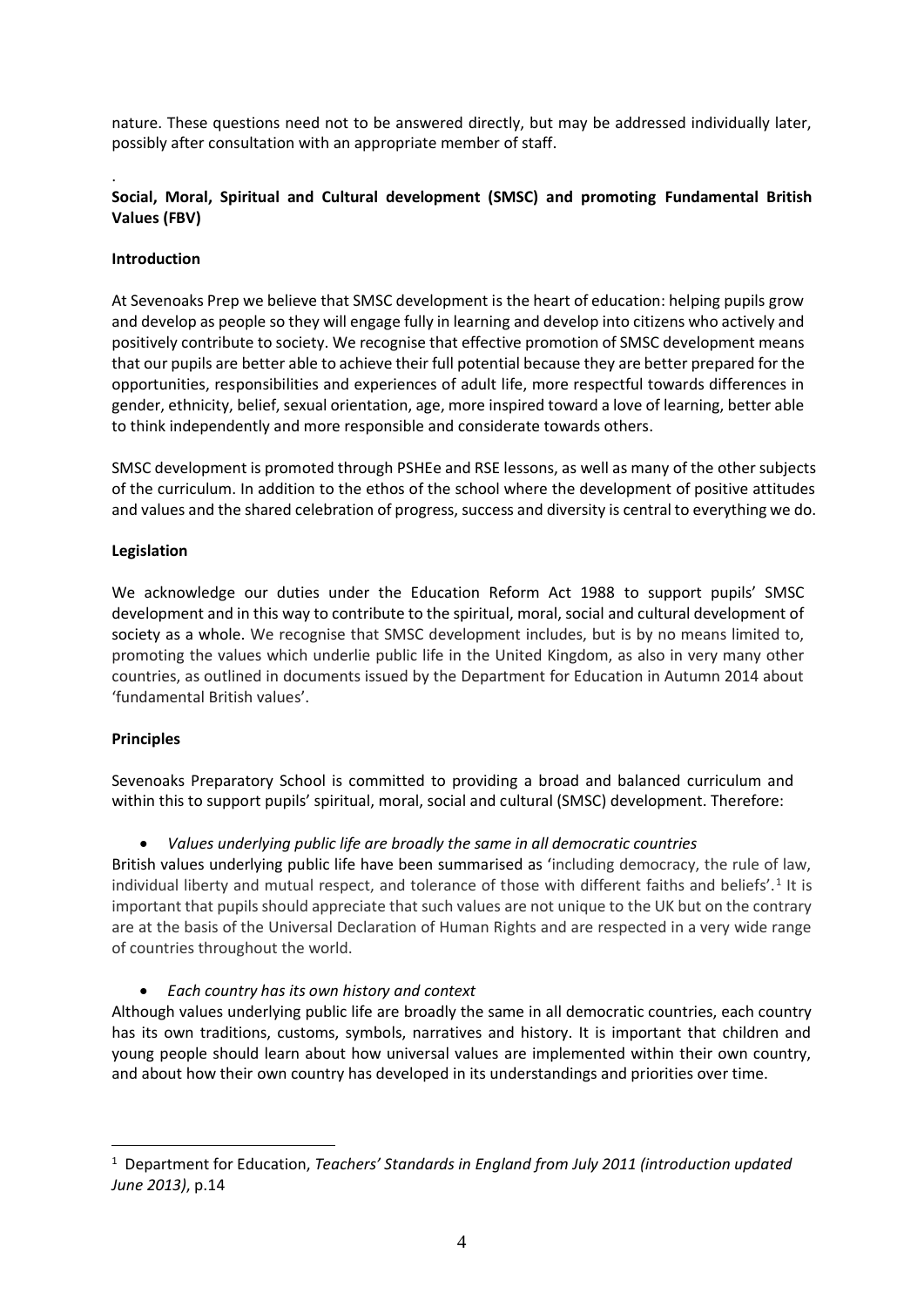In UK schools, for example, it is important that pupils should learn about the distinctive traditions of their nation, as also of the UK as a whole

## • *No-one is just one thing*

Although it is important that young people in the UK should feel they belong here, all have other loyalties and affiliations as well. They not only belong to the UK, for example, but also to a family, a neighbourhood, various interest and friendship groups, and various worldviews and outlooks, which transcend national boundaries.

Our tasks as educators are to help young people to hold their various loyalties and affiliations in balance, and to critique and appreciate them accordingly.

## • *All pupils need a sense of belonging*

It is essential to help all pupils feel that they belong to the school, to their neighbourhood and to the country as a whole. This means recognising important aspects of their identity, experience and personal stories, and the identity, experience and personal stories of their family and community.

## • *Negative and demeaning stereotypes must be challenged*

In UK society as a whole there are negative stereotypes of certain communities and groups, and these can harm relationships and trust in our school and its neighbourhood. We need to be alert to, and to take a critical attitude towards, negative views in the media, including social media, towards minorities in UK society.

## • *Values are frequently controversial*

In the UK as in all countries there are differences of opinion about what universal human values should entail in practice. For example, there are differences between political parties and between the views expressed by national newspapers.

It follows that our task is often to develop attitudes of open-mindedness and skills in critical thinking rather than to promote a specific opinion on an issue about which society is currently divided.

It follows also that the school needs to provide safe spaces where pupils can clarify their thoughts through reflective conversation, without fear of being harshly judged.

## • *Understandings of 'Britishness' should be inclusive*

Assumptions about what constitutes or doesn't constitute Britishness or national identity must be subjected to ongoing critical examination.

We aim to foster exploration and discussion of Britishness in an inclusive way, which embraces diversity and acknowledges the multiple ways of connecting with British society. **The Five Strands**

Prep's "Way of Life" serves as an ever-present backcloth to the ongoing life of the School. This is interwoven into the following strands of education:

- Morality serves as an ever-present backcloth to the ongoing life of the School whatever a child's religious denomination (however, the School follows a Church of England, Christianbased programme of Common Worship in terms of Assemblies, Harvest Festival, Carol Service and End of Year Service).
- Integrity and commitment where adults and young people are encouraged to value and be true to the highest ideals.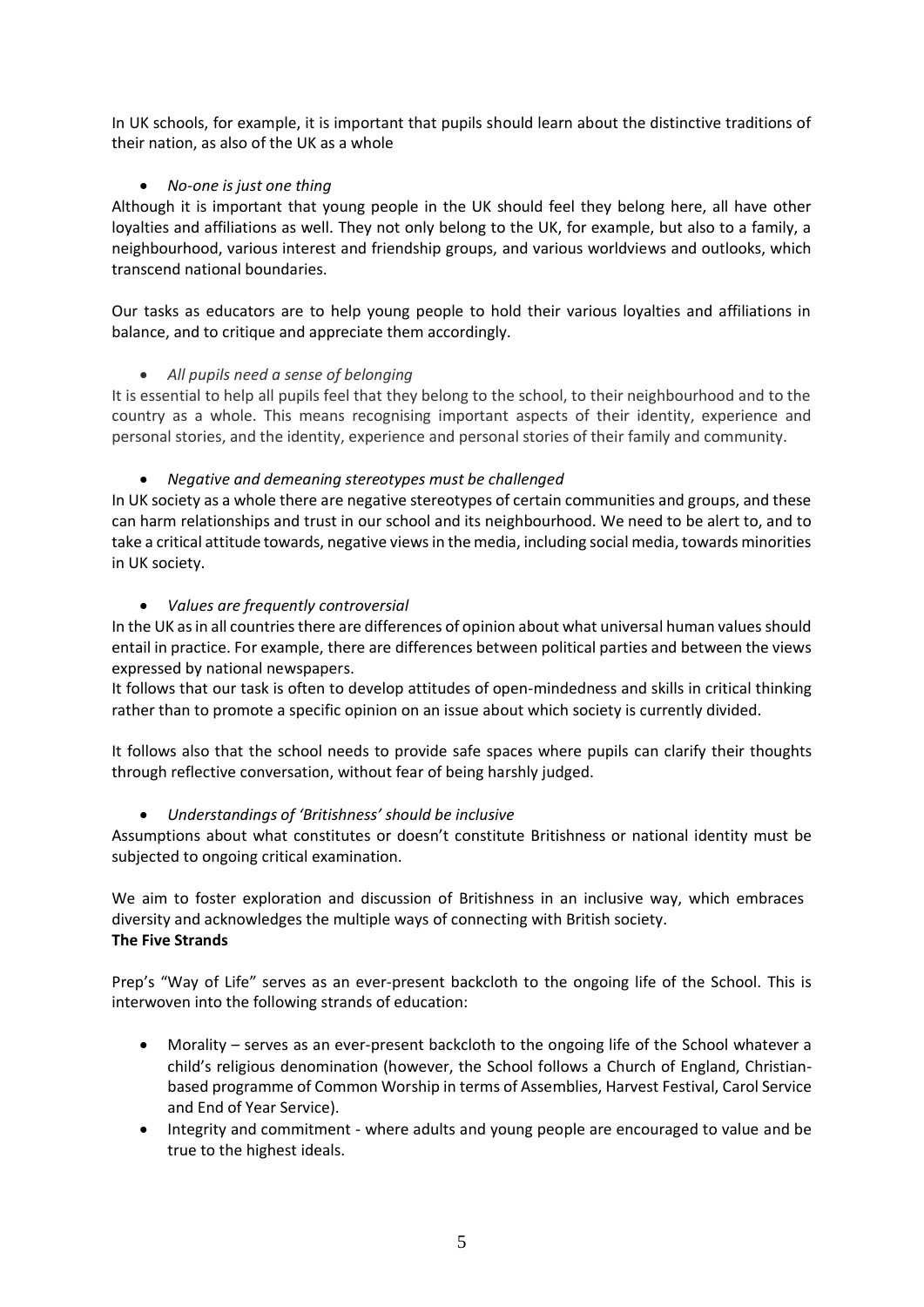- Personal relationships concerns adults and young people alike aiming to set, and being entitled to expect from others, good, caring standards of behaviour, marked by respect, responsibility, openness and honesty.
- Discipline is concerned with critical openness through which all members of the community are encouraged to develop self-discipline. Discipline is not unthinking obedience but rather about the development of positive attitudes to oneself and others resulting in self-induced responsible behaviour.
- Developing all pupils to their fullest potential encouraging and challenging the very able to develop to their fullest degree, and supporting and enabling low achieving and average pupils to value themselves and even surprise themselves through what they are able to achieve.

It is the task of the School to ensure that an adequate foundation of experience and knowledge, with opportunities for discussion, reflection and evaluation, is provided, so that pupils can be given maximum scope to develop their spiritual, moral, social and cultural dimensions.

## **Partnership**

The role of Sevenoaks Prep School, in promoting the spiritual, moral, social and cultural development of pupils, is one of stimulus and nourishment. The School, however, realises that it does not do this by itself. It recognizes that parents have entrusted the education of pupils to it. Hopefully parents, even if they do not share the values on which the School is built, are nevertheless in broad sympathy with them and will play their part in encouraging and supporting what it is striving to do. There is a real sense then in which the School is engaged in a partnership with parents and they will play a significant part in the development of these values in their children.

The contribution of the wider family and, in some cases the involvement in a particular faith community and in all cases the involvement with society at large will also contribute in various ways to pupils' spiritual, moral, social and cultural development.

#### **Rate of Development**

There are four distinct areas in which development can take place. It must not be assumed that the rate of development will be identical in each of them. It is believed that there are aspects of 'social development', which are generally straightforward and can be observed. However, this is not thought to be the case with 'spiritual development', as this tends to be somewhat changeable. Similar variations will be seen when attempting to propose educational aims and objectives in relation to these areas. It is obviously much easier to identify an appropriate body of knowledge and skills and an appropriate list of desired attitudes and values in some of these areas than in others.

The spiritual, moral, social and cultural dimensions of humankind are ones in which it is impossible to prescribe a rigid and bureaucratic set of aims, objectives and standards to be met. It is, however, possible to establish clear signposts to show the general direction of the desired development.

In Sevenoaks Prep School the insights of its Christian roots and modern educational ideas mesh in its desire to encourage individual autonomy and responsibility; and respect for individual difference, rather than mere conformity; and also a willingness to appreciate and celebrate diversity. What follows is an attempt to clarify the ways in which the School can encourage its pupils to develop as whole human beings.

#### **Pupils' Spiritual Development**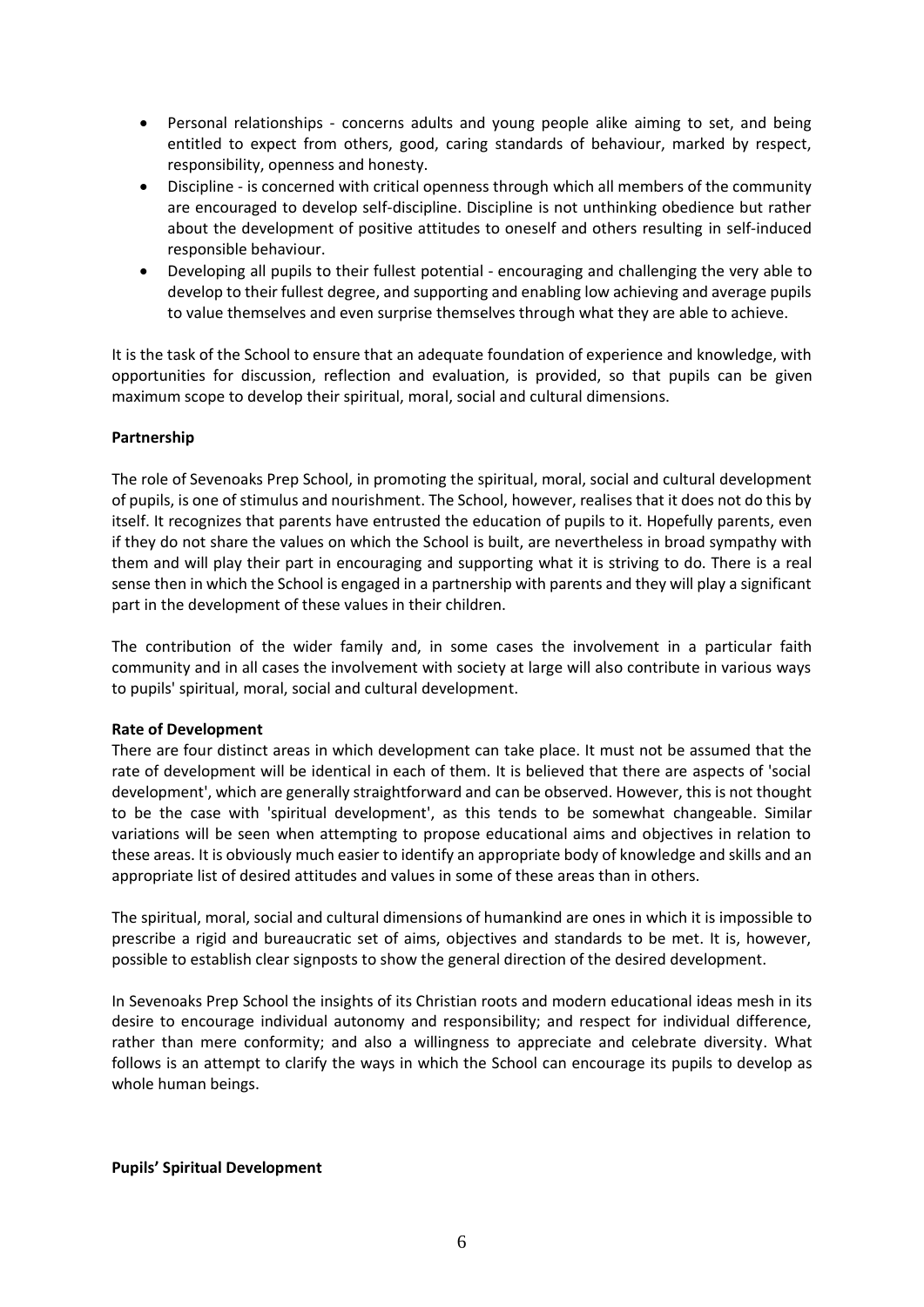The spiritual development, which must be encouraged, rests upon the encouragement to think, explore and discuss. It is concerned with how personal beliefs and values are acquired, especially on questions of religion; whether life has purpose, and the basis for personal and social behaviour. It is not another name for religious education, although there are close connections. For example, spiritual development may be both an aim for religious education and an outcome of it. The potential for spiritual development is open to all pupils. It is concerned with specifically religious concerns but by no means confined to the development of religious beliefs. The spiritual dimension of life at the School is seen as the set of beliefs, values, attitudes, experiences, and reflections by which individuals give direction and shape and meaning to their lives.

Spiritual development is also concerned with the promotion of the development of feelings and emotions, as well as identifying the importance of intellectual curiosity. It is concerned with deepening appreciation of music, art and literature. These areas, as well as those traditionally understood as religious, seek to explain what life is about and pupils are invited and encouraged to explore them. The methodology adopted is that of discussion, exploration and reflection through what is taught in its curriculum, participation in music, drama and artistic activity, through collective worship and through the School's ethos.

## **Spiritual Aims**

- A willingness to reflect on and appreciate faith.
- Recognition of the right of others to hold their own views and respect for those who have different beliefs and customs.
- A willingness to explore the religious faith, which has shaped the particular culture from which the pupil has come.
- A willingness to look beyond materialism.
- A willingness to reflect on and think critically about their experiences, responses and choices.
- A developing sense of awe and wonder in the face of the universe.
- A willingness to reflect on and appreciate works of literary, artistic or musical merit.
- A willingness to ask and explore.
- A growing ability to cope with the times of suffering which human life naturally presents: anxiety, stress, unhappiness, illness, divorce and death.

#### **Pupils' Moral Development**

Moral development is concerned with a pupil's knowledge, understanding, intentions, attitudes and behaviour in relation to what is 'right' and 'wrong'. Moral development then is concerned with fundamental judgements and precepts about how people should behave and act and reasons for such behaviour. The intention at Sevenoaks Prep is that pupils, as they develop a sense of morality, will be invited to explore the place of reason in ethical matters and, as autonomous moral agents, acquire value systems which are their own, together with an understanding that their behaviour and actions should be derived from a moral set of beliefs and values. It is crucial for the school to expect high moral standards from all members of its community and it is in this context that it is felt important that teachers explore the basis of moral behaviour. It is important for pupils to understand that any social grouping depends for its continued existence on the broad acceptance of rules and laws.

In the classroom situation, in consistency with the purpose of developing pupil autonomy and personal responsibility, moral education focuses on values clarification. It is important, however, to be clear and consistent when dealing with matters of morality, especially where there is a high degree of consensus in society.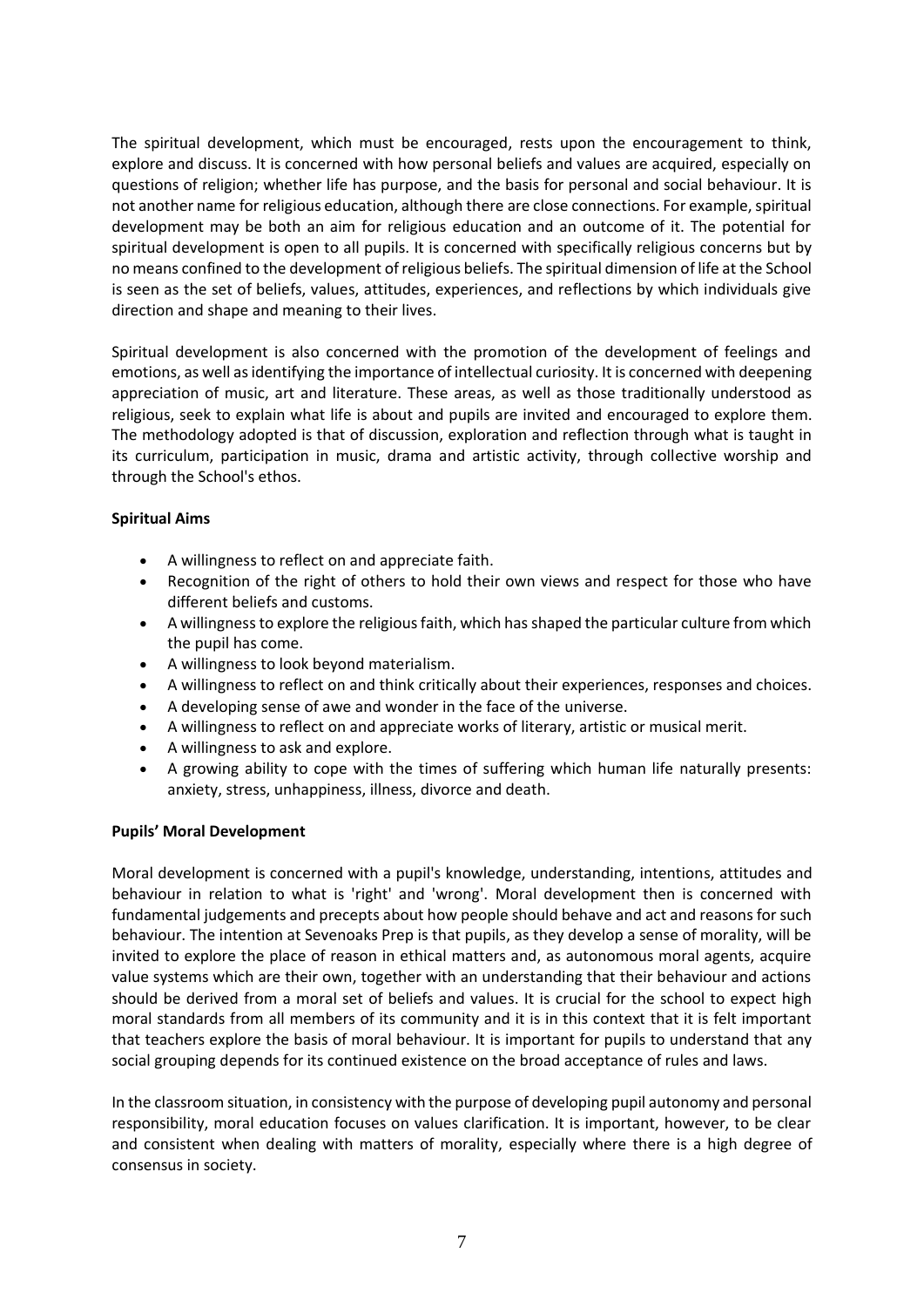## **Moral Aims**

- A developing sense of self-discipline and responsibility not only for their own actions, but also for their responsibilities to others.
- A developing awareness of, and pride in, their own unique gifts, talents and privileges, and a parallel rejection of all forms of prejudiced perception of others on the basis of class, race, sex, religion or nationality.
- An appreciation of the importance of honesty, truthfulness and the development of personal integrity.
- Sensitivity to the feelings, needs and rights of others.
- A growing disposition towards generosity, rather than selfishness, by helping those less fortunate or weaker than ourselves.
- An appreciation of the importance of being kind to others and a clear rejection of unkindness, cruelty or bullying.
- A developing of a mature sense of self-confidence and self-worth and a consequent willingness to lay aside arrogance.

## **Pupils' Social Development**

Social development refers to the progressive acquisition of the competences and qualities needed to play a full part in society. It is primarily concerned with the skills and personal qualities necessary for individuals to live and function effectively in society by being a member of the community. The School can only complement and extend what the home and society in general can achieve in helping to prepare pupils to participate constructively in society.

Upon entry to the school a pupil will be required to learn the obligations and constraints, but also the satisfaction, that go with being a member of a group or community. The approaches obviously vary hugely to meet the age of the child. A youngster entering our Nursery at three years old will quite often be experiencing community life for the first time, whereas an eleven year old entering Year 7 will have been through the Primary School programme. As they develop, pupils will also become aware of their own identity as individuals, as well as the importance of taking into account the feelings and wishes of others within the group or community, and they will be given opportunities to experience a variety of social roles. Social development is seen to be closely related to the development of moral principles.

#### **Social Aims**

- To provide opportunities for pupils to work in groups and in pairs to experience a variety of social roles.
- To provide opportunities for pupils to experience working co-operatively in partnership.
- To provide opportunities for pupils to exercise leadership and responsibility.
- To provide opportunities for pupils to learn to respond to the initiatives of others, and what it means to share a common purpose.
- To provide opportunities for pupils to understand about the 'political' aspects of living in society.
- To provide opportunities for pupils to be involved in a decision-making process which involves democratic participation.

#### **Pupils' Cultural Development**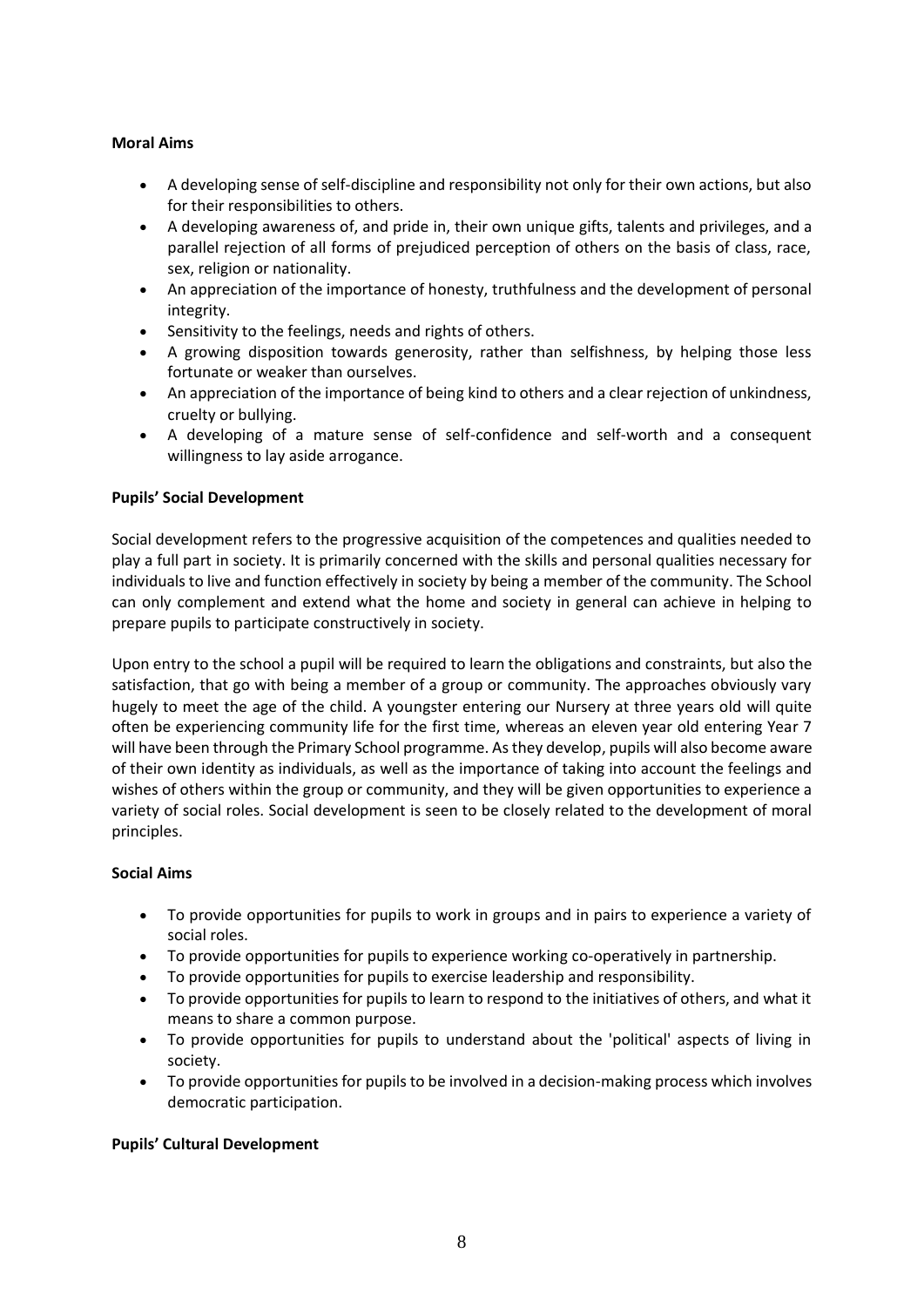Cultural development refers to pupils' increasing understanding and command of those beliefs, values, customs, knowledge and skills which, taken together, form the basis of identity and cohesion in societies and groups. This area of development is principally concerned with the pupils' understanding and appreciation of the music, art, drama, poetry, science and technology of the society in which they live.

The purpose of education is both to develop and strengthen the cultural interests, which the pupils already possess and expose them to a breadth of stimuli, which will allow them to develop new interests. It is important to realise that cultures change and consequently pupils will be taught about features, which have influenced and shaped the present, as well as about how the present generations, themselves included, are maintaining, interpreting and reshaping their cultural traditions.

It is also acknowledged that the School will not be the only means whereby a pupil is influenced culturally and, indeed, that it may not be the strongest of these. The School can have an immediate impact upon its pupils and does have a contribution to make. Such contributions may include an introduction to the values and customs held within a nation's culture, and to those of other significant cultures, including those represented in the School. In Sevenoaks Prep's context, with the presence of a significant minority of pupils from other nations and cultures, it is important that they feel that their values and customs are respected.

## **Cultural Aims**

- To provide pupils with the knowledge of the nature and roots of their own cultural traditions and practices, including historical, social, religious, aesthetic, ethnic or political and also of the key features of other major cultural groups within their own society and those outside of their own direct experience.
- To develop an understanding of the diversity of religious, social, aesthetic, ethnic and political traditions and practices within their society.
- To encourage a personal response and accomplishment in a range of cultural fields, which might include, as a minimum: literature (both prose and verse); music; technology (including information technology); art and design; and physical movement, particularly in the realms of sport.
- To enlarge pupils' capacity to relate what they learn, in school generally and in particular areas of the curriculum, to their appreciation of wider cultural aspects of society, and to evaluate the quality and worth of cultural achievements.

#### **Achieving the Aims**

The moral, spiritual, social and cultural aspects of a pupil's development do not form part of any separate curriculum area's scheme of work. The formation of character, beliefs, values and a spiritual centre, is really the development of character and is not something that can be attained by formula, curriculum organisation or prescription. Personal meanings, beliefs and values which constitute a person's spirituality, and the qualities of character and value from which morally good and socially responsible action proceed, are built up steadily, slowly, continuously and cumulatively in the ongoing process of how we relate to each other as human beings.

No single system or institutional structure within the School, no single department or procedure is responsible for the moral, spiritual, cultural or social developments of the pupils at the Prep. The School, however, can endeavour to provide an ethos where such development can take place through the general day-to-day quality of relationships. The so-called hidden curriculum is also of immense importance and can aid development. Some areas of the School's life may have a greater part to play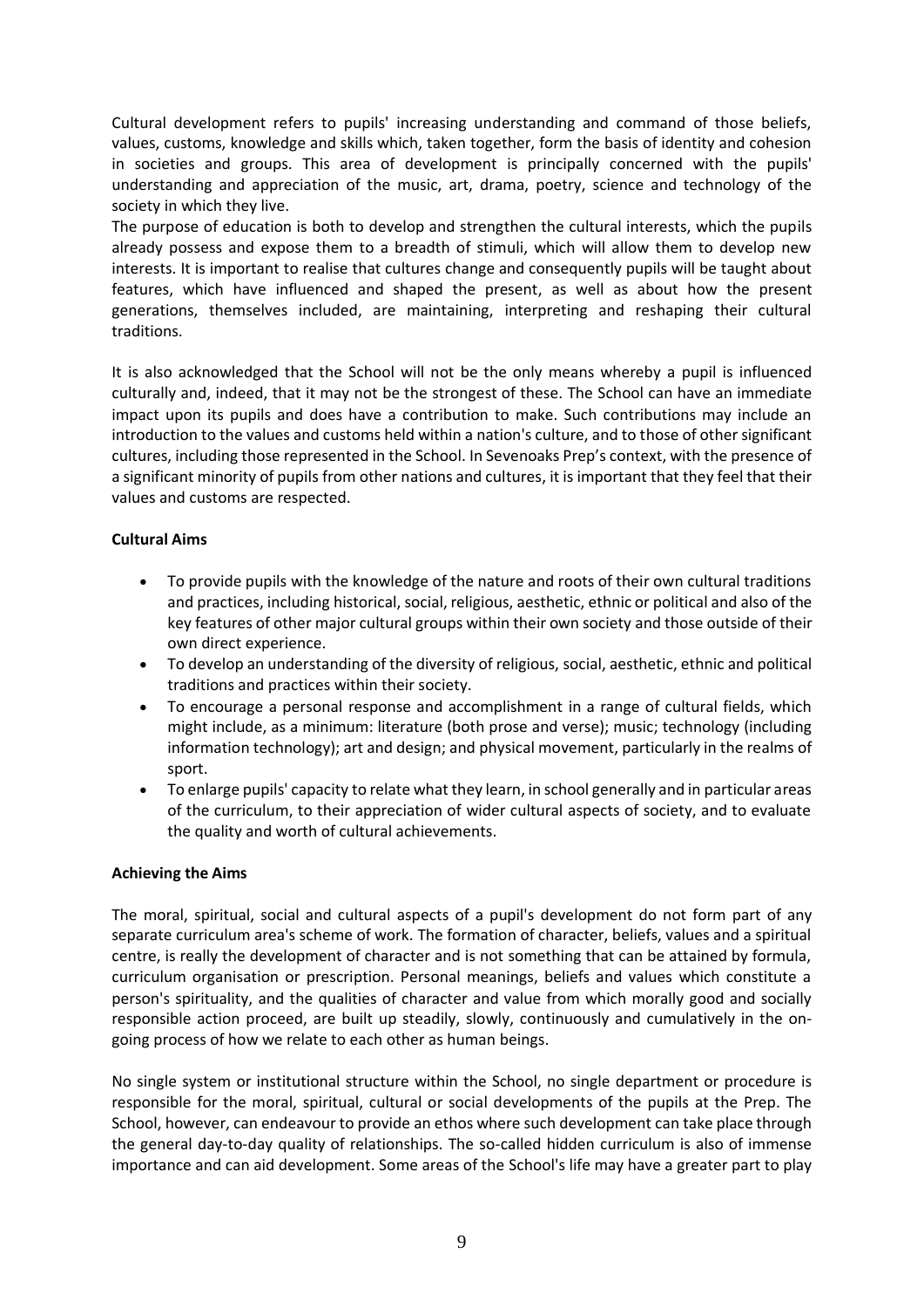in the process of these characteristics than others. As far as the pupil is concerned the precise nature of this variance will be individual and possibly idiosyncratic. What is important within these four areas is that positives must be emphasized, and actions and attitudes, which favour the opposite, should be discouraged.

In an attempt to achieve its aims, the School does have a number of more formal structures which are intended to contribute to the general process of moral, spiritual, social and cultural development. It is not intended that these structures obviously and clearly deliver moral, spiritual, social, or cultural development, but that collectively they underpin the more important aspects of the general social relationships that exist within a school. They also provide some of the contexts within which creative personal interaction and development may take place.

## **1) The Curriculum**

All subjects and all teachers can, and do, contribute to personal development simply by the way staff interact with pupils during lessons. However, certain subjects such scripture (RE), English, drama, history, geography, PE and biology by their subject matter have a particular contribution to make.

## **2) Assemblies**

Assemblies, by what they applaud, celebrate, encourage and disallow, make a highly significant contribution to the articulation and demonstration of the values that the School wishes to promote and develop. Assemblies are of a broadly Christian character, which provide the opportunity for worship and reflection. There is a moral or social theme for all assemblies. Every pupil will attend three assemblies per week.

## **3) The Form System**

Each pupil is a member of a Form whose teacher is responsible for their academic, social and personal welfare. As part of their role, teachers conduct two Form Periods a week which, as well as dealing with routine administration, will at times, both explicitly and implicitly, deal with the promotion of personal values. Depending on the Year Group pupils will make presentations; participate in discussions on current affairs and follow-up on PSHEe topics.

#### **4) Co-curricular Activities**

There are numerous and diverse co-curricular activities which make a major contribution to personal development. A wide variety of trips and tours, visits to the theatre and art galleries, concerts, a debating society, a thriving House Charity System and the Social Entrepreneurs Project to name but a few, all contribute to the social and cultural development of pupils.

#### **5) Responsibility and Leadership**

The system of School Prefects, sports captains, Year 7 Buddies etc. provide both formal and informal opportunities for pupils to exercise leadership, service and responsibility.

## **6) Special Services**

During the school year there are occasions, such as Harvest Festival, Carol Service and End of year Leavers' Service, which are celebrated in and through Christian acts of worship.

#### **7) Models and Examples**

At Sevenoaks Prep, pupils will encounter a wide variety of different people, through teachers, nonacademic staff, prefects and older pupils as well as visitors to the School. All these will provide material for reflection and evaluation in the development of their own character.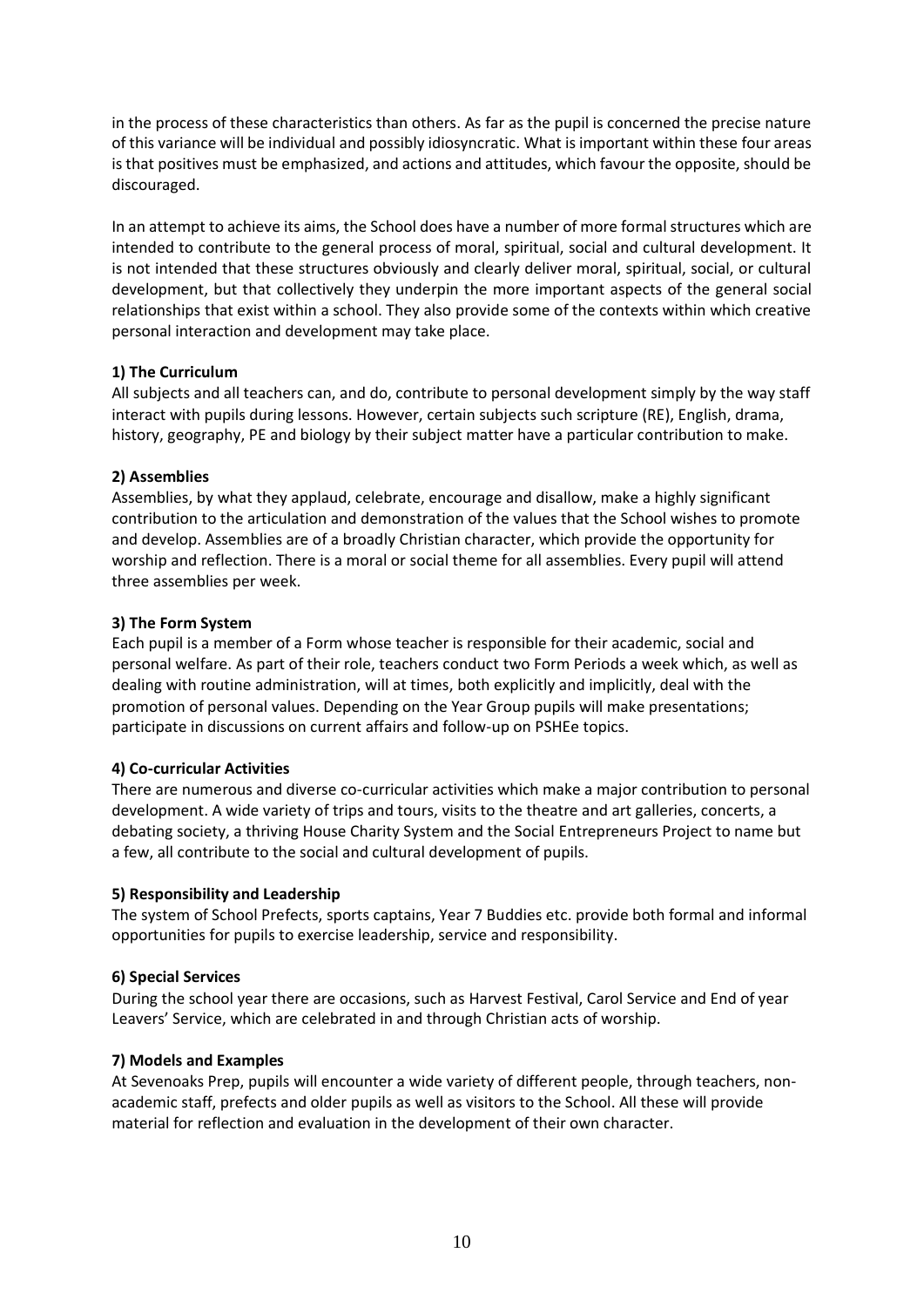## **8) The School Ethos and Rules**

There is so much more to spiritual, moral, social and cultural development than just conforming to a set of rules. It is important, however, to have a well-regulated and disciplined environment for any educational achievement. The School has a "Way of Life" and School Song, both of which reinforcing the School's codes of behaviour. These are based on the fundamental tenet of mutual respect, and these together with the general ethos of the School are expressions of the values that the School seeks to encourage. They are considered to be a vital ingredient in the spiritual, moral, social and cultural development of all the pupils.

## **Other examples of our work on promoting positive values includes the following:**

- French Exchange in Year 6
- School Council and the Catering Council
- Debating Clubs including formal debates, parliamentary debates and mock general elections.
- Oak Award for Years 7 and 8
- General Knowledge Quiz both as House quiz and Inter School competition
- WW1 Battlefields trip
- Bayeux trip
- Classroom rules
- Social Entrepreneurs Project
- Police Talks on online safety
- Drugs and personal safety talks

#### **Roles and responsibilities**

The governing body is responsible for ensuring that the school complies with legislation, and that this policy and its related procedures and action plans are implemented.

A member of the governing body has a watching brief regarding the implementation of this policy.

The Head is responsible for implementing the policy; for ensuring that all staff are aware of their responsibilities and are given appropriate training and support.

A senior member of staff has day-to-day responsibility for co-ordinating implementation of the policy.

All members of staff are expected to:

- promote an inclusive and collaborative ethos in their classroom
- deal with any prejudice-related incidents that may occur
- plan and deliver curricula and lessons that reflect the principles in paragraph 5 above
- keep up-to-date with legislation relevant to their work.

#### **Information and resources**

We ensure that the content of this policy is known to all staff and governors and, as appropriate, to all pupils and their parents and carers. All staff and governors have access to a selection of resources which discuss and explain concepts of equality, diversity and community cohesion in appropriate detail.

#### **Evaluation**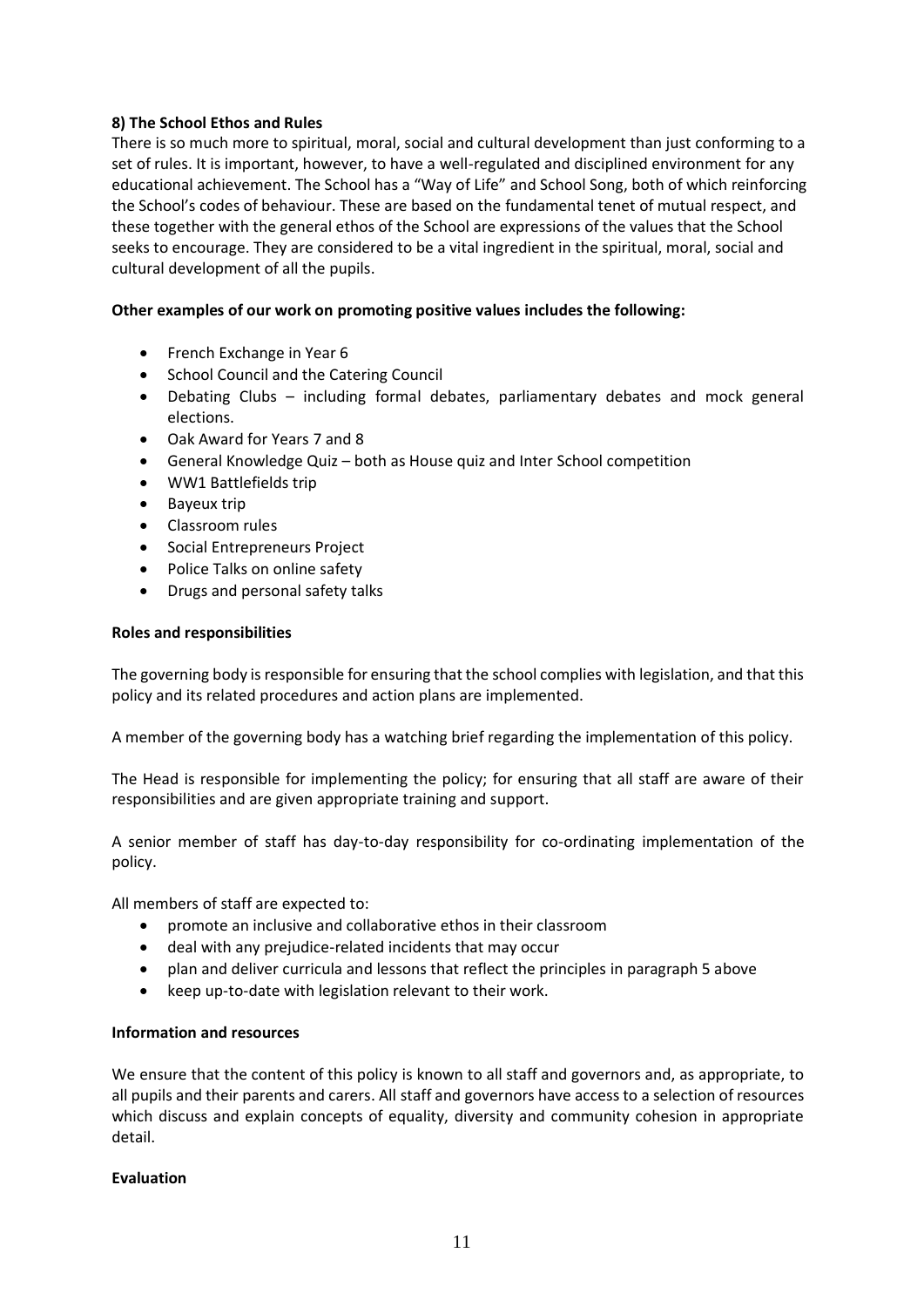It is accepted that there are no correct definitions of these terms and that there are no easily definable criteria to measure the success of any policy, which aims to promote the spiritual, moral, social and cultural development of pupils. But this should not diminish their importance in the life of the School. It is the controversial and complex nature of these values, which demonstrates their significance in life and highlights the need to address them in an educationally valid way. Personal development is an erratic, unpredictable and long-term phenomenon, and the effects of even the most sensitive moral instruction or spiritual reflection may be different from what is hoped for. There also may be a wide divergence between a person's stated beliefs and values, and behaviour and relationships. This makes any evaluation of a school policy difficult in regard to outcomes.

Particular outcomes cannot be guaranteed, but it is important that the Senior Management Team of the School monitors and reviews the policy from time to time with regard to its general effectiveness.

#### **The Way of Life**

(Years 3 – 8)

- I ought to think at all times how my every action will affect others in my life: parents, friends, relations, teachers and everyone younger than myself.
- I ought to treat all others as I would want to be treated myself, and take a personal interest in how other people feel.
- I ought not to touch anything that is not mine, unless with permission or unless I am being helpful.
- I ought to be polite to everybody at all times and be positive in my actions.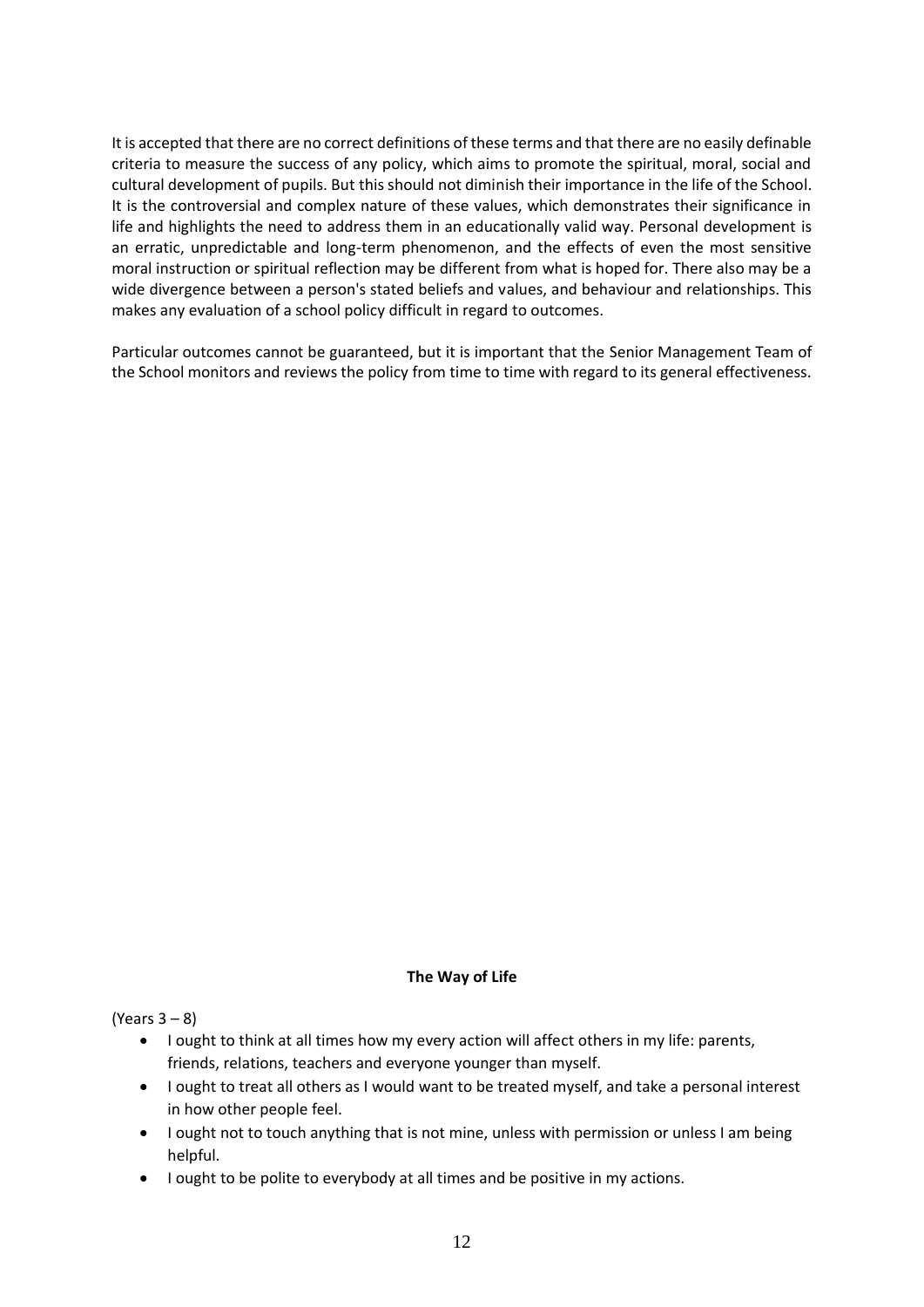- I ought to take responsibility for my own maturity by ensuring I assist in the smooth running of the school and my home.
- I ought to take ownership of my studies, concentrating and applying myself to achieve to the best of my ability.
- I ought to obey in the right spirit the instructions of my teachers and parents.
- I ought to report immediately any damage or unfortunate behaviour to my teachers and/or my parents.
- I ought to remember that in life my aim should be to solve problems not cause them, to build bridges rather than knock them down, to trust others and to be trusted, to put the needs of others first and mine last, to improve and make better whatever or whoever I am involved with.
- I ought, at all times, to be totally honest to myself and to others.

## (Nursery – Year 2)

- Do be gentle.
- Do be kind and helpful.
- Do work hard.
- Do look after property.
- Do listen to people.
- Do be honest.

Our "Way of Life" allows pupils to understand the importance of developing self-knowledge, selfesteem and self-confidence. We nurture in our pupils a growth mindset, preparing them for the test of life rather than a life of tests. We balance academic challenge with essential areas of the tapestry of life: sport, music, art, design, technology, drama and other hobbies.

#### **Appendix 1**

|        | Year 1             | Year 2   | Year 3     | Year 4                                       | Year 5                               | Year 6 | Year 7         | Year 8                                    |
|--------|--------------------|----------|------------|----------------------------------------------|--------------------------------------|--------|----------------|-------------------------------------------|
| Autumn |                    |          |            |                                              |                                      |        |                |                                           |
|        | HW-Fun             | HW-What  |            | HW-Strengt HW-What is HW-Physical HW-Healthy |                                      |        | HW-goal        | <b>WW-Stereotl</b>                        |
|        | times              | keeps me | hs and     | limportant to health and                     |                                      | minds  | setting/rights | yping,                                    |
|        |                    | healthy? | Challenges | me?                                          | wellbeing in                         |        | and            | gender/racial                             |
|        | <b>HW-Feelings</b> |          |            |                                              | the media                            |        |                | WW-Keeping responsibiliti / religious dis |
|        |                    |          | HW-What    |                                              | HW-Making HW-Identity, safe (out and |        | es             | crimination                               |
|        |                    |          | helps me   | choices                                      | society and                          | about) |                |                                           |
|        |                    |          | choose?    |                                              | equality.                            |        | HW-            |                                           |
|        |                    |          |            |                                              | Stereotypes,                         |        | Diet, exercise |                                           |